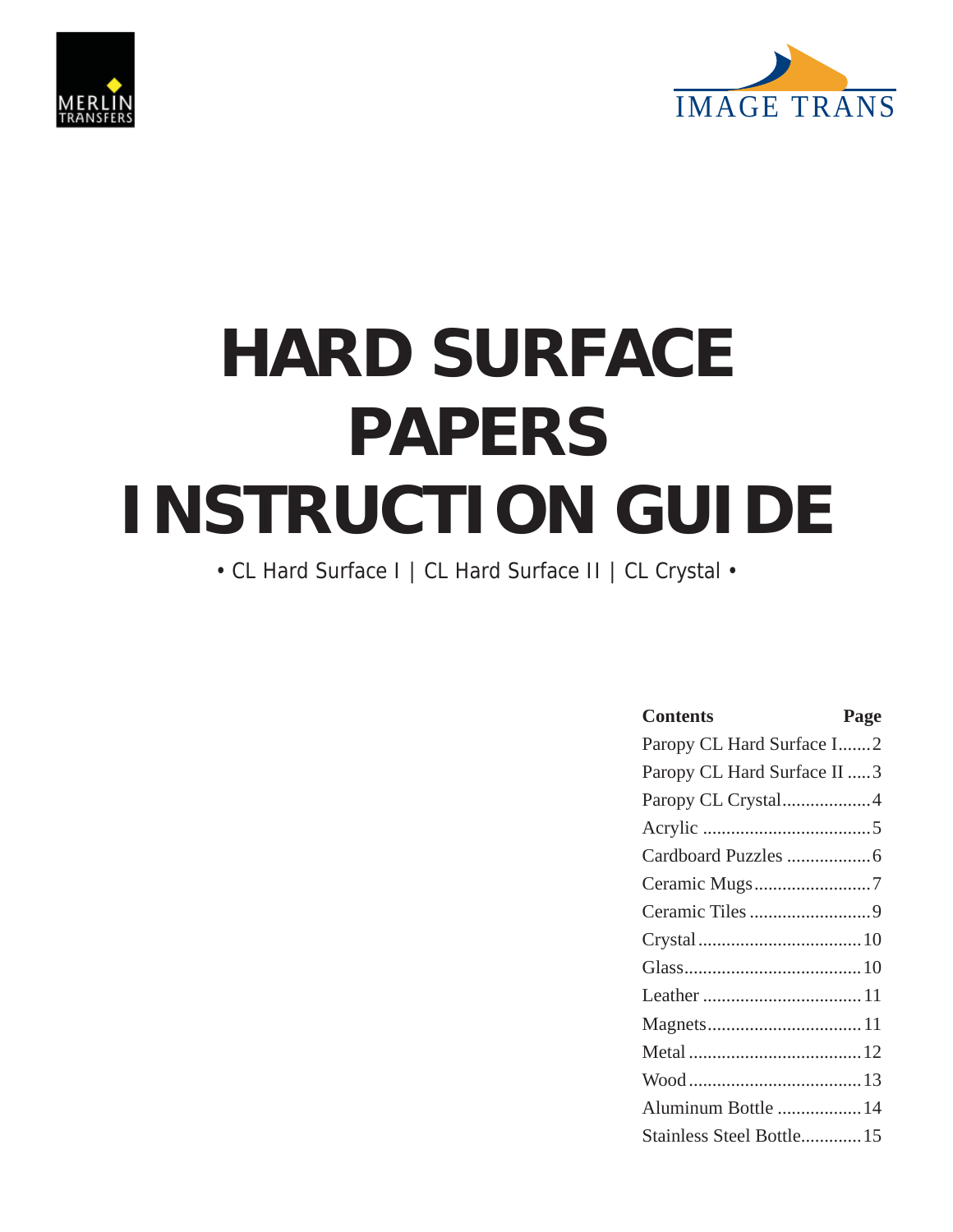



# **CL HARD SURFACE I**

# **OVERVIEW**

### **DESCRIPTION**

Paropy CL Hard Surface I is for imaging to hard substrates with a smooth surface in full color using a laser printer or copier and heat press.

Print Mirror imaged and heat apply.

This paper is a self trimming, toner release only, leaving only the image you print. Using our instructions, most imaged substrates will have scratch resistance protection.

Due to the varying instructions for the different substrates that this paper can apply to, please refer to the detailed instructions for the specific substrate you plan to image onto.

**Recommended Materials**

White or Light Colored Metal Plastic Unisub Metals Coated Wood (Lacquered) Ceramic Tiles Ceramic Mugs Some types of Cardboard

#### **Accessories Required**

Computer, Color Laser Printer, Heat Press. Foam Heat Pad, Felt pad (optional)

#### **Printable side**

The printable side (white glossy coated side) It is also the adhesive side

#### **Pressure Settings**

Heavy Pressure is required for the image to completely adhere to the hard substrate.

#### **Image Design**

This paper works best with a full bleed image. When designing your image, ensure that you bleed your image at least 0.5 inches more than the substrate.

#### **Peeling**

Depending on the substrate you are imaging, the peel could be cool or hot. Please read instructions for substrate carefully.

#### **Care Instructions**

After imaging, do not put in direct sunlight. Store at room temperature.

#### **Storage**

CL Hard Surface I has an indefinite shelf life when stored at room temperature. Keep away from direct heat, sunlight and humidity.

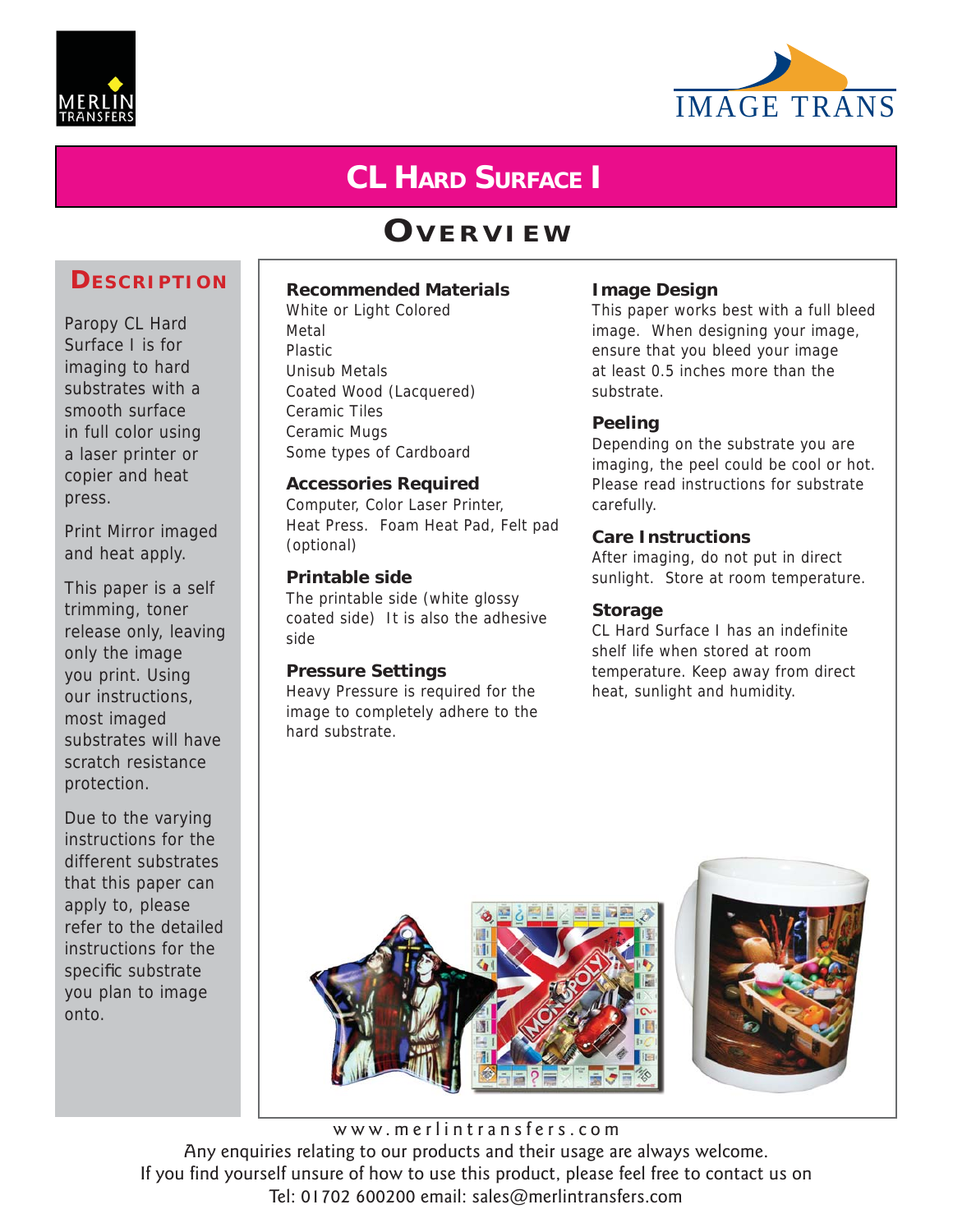



# **CL HARD SURFACE II**

# **OVERVIEW**

### **DESCRIPTION**

Paropy CL Hard Surface II is for imaging to hard substrates with a porous surface in full color using a laser printer or copier and heat press.

Print Mirror imaged and heat apply.

The paper will leave a thin transparent microfilm around all areas of the surface which helps to protect the surface from scratches. The original texture of the surface will be maintained when imaged. Ideal for awards and trophy applications!

Due to the varying instructions for the different substrates that this paper can apply to, please refer to the detailed instructions for the specific substrate you plan to image onto.

#### **Recommended Materials**

Light Colored Wood, Leather Glass, Crystal, Acrylic Lacquer finished wood is not recommended

**Accessories Required** Computer, Color Laser Printer, Heat Press. Foam Heat Pad

#### **Printable side**

The printable side (white glossy coated side) It is also the adhesive side

#### **Pressure Settings**

Using high pressure will allow the texture of the substrate to show through more. However this is not recommended for Glass, Crystal, or Acrylic.

#### **Picking Substrates**

When picking substrates, ensure that there is minimal warping when heat is applied. After pressing, we recommend to put a heavy heat resistant paper weight on all areas of the substrate to prevent warping.

#### **Image Design**

This paper works best with a full bleed image. When designing your image, ensure that you bleed your image at least 0.5 inches more than the substrate.

#### **Peeling**

It is recommended to peel the back off cold. This will prevent any excess film from sticking onto the surface.

#### **Care Instructions**

After imaging, do not put in direct sunlight. Store at room temperature.

#### **Storage**

CL Hard Surface II has an indefinite shelf life when stored at room temperature. Keep away from direct heat, sunlight and humidity.



Tel: 01702 600200 email: sales@merlintransfers.com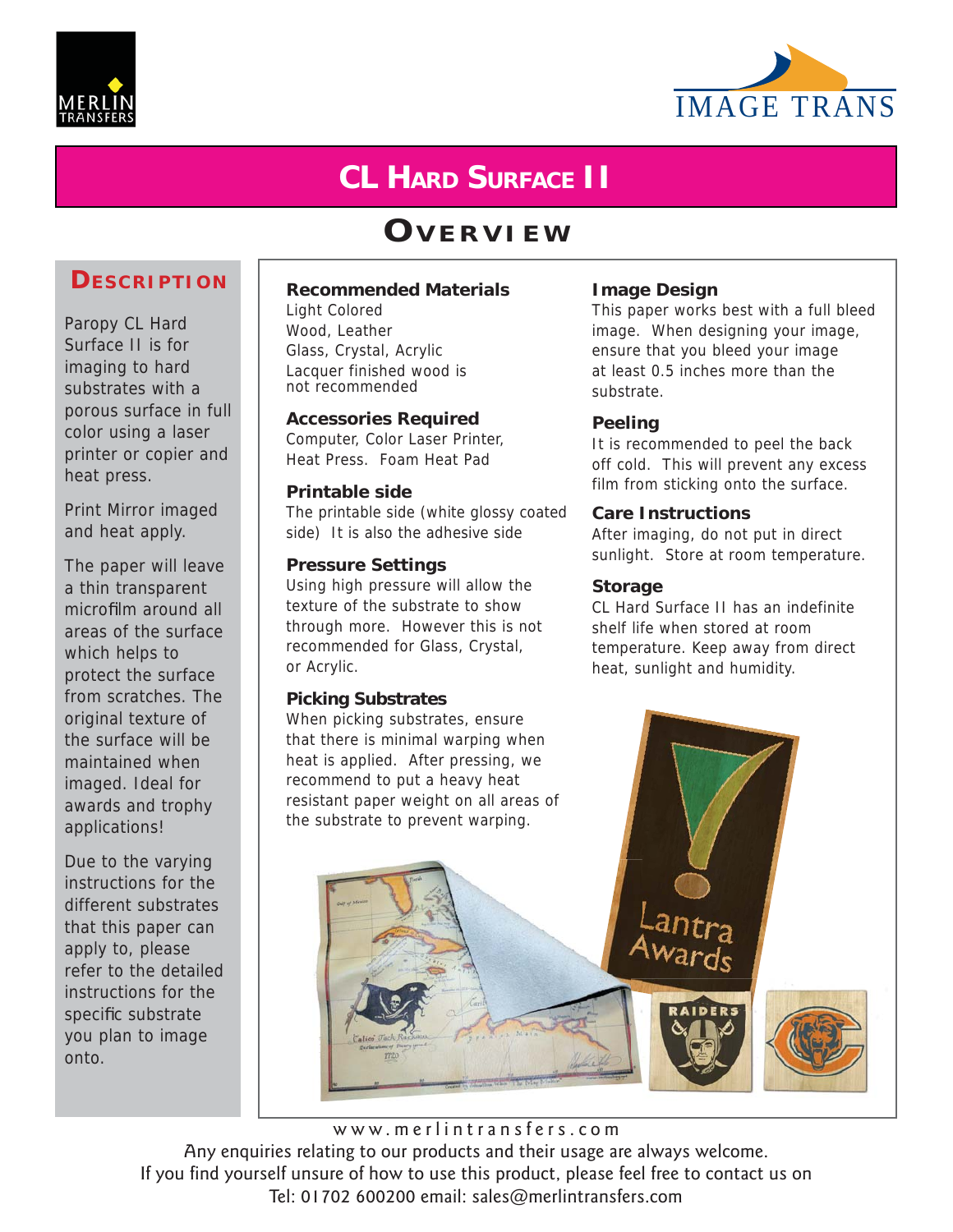



# **CL CRYSTAL**

# **OVERVIEW**

### **DESCRIPTION**

Paropy CL Crystal is for imaging crystal, glass, and acrylic in full color using a laser printer or copier and heat press.

Due to the specially formulated coating that has been applied to the paper, it will allow the paper to stick onto the glass, crystal, acrylic substrate with ease. The printable side is also the adhesive side. Images produced will look exactly the same as it came out of the printer, because the paper is essentially attached to the substrate.

Due to the varying instructions for the different substrates that this paper can apply to, please refer to the detailed instructions for the specific substrate you plan to image onto.

#### **Recommended Materials**

Transparent or Tempered Crystal Glass Acrylic

#### **Accessories Required**

Computer, Color Laser Printer, Heat Press. Foam Heat Pad

#### **Printable side**

The printable side (white matte coated side) It is also the adhesive side

#### **Pressure Settings**

This paper does not need a high pressure for the paper to stick onto the glass. Light pressure will be enough.

#### **Picking Substrates**

When picking substrates, ensure that there is minimal warping when heat is applied. After pressing, we recommend to put a heavy heat resistant paper weight on all areas of the substrate to prevent warping.

#### **Image Design**

This paper works best with a full bleed image. When designing your image, ensure that you bleed your image at least 0.5 inches more than the substrate so that it is easier to cut the excess paper off after.

#### **Peeling**

No peeling is required. The paper will stick to the substrate. When the glass cools, Trim excess paper from around the object.

#### **Care Instructions**

After imaging, do not put in direct sunlight. Store at room temperature.

#### **Storage**

CL Crystal has an indefinite shelf life when stored at room temperature. Keep away from direct heat, sunlight and humidity.



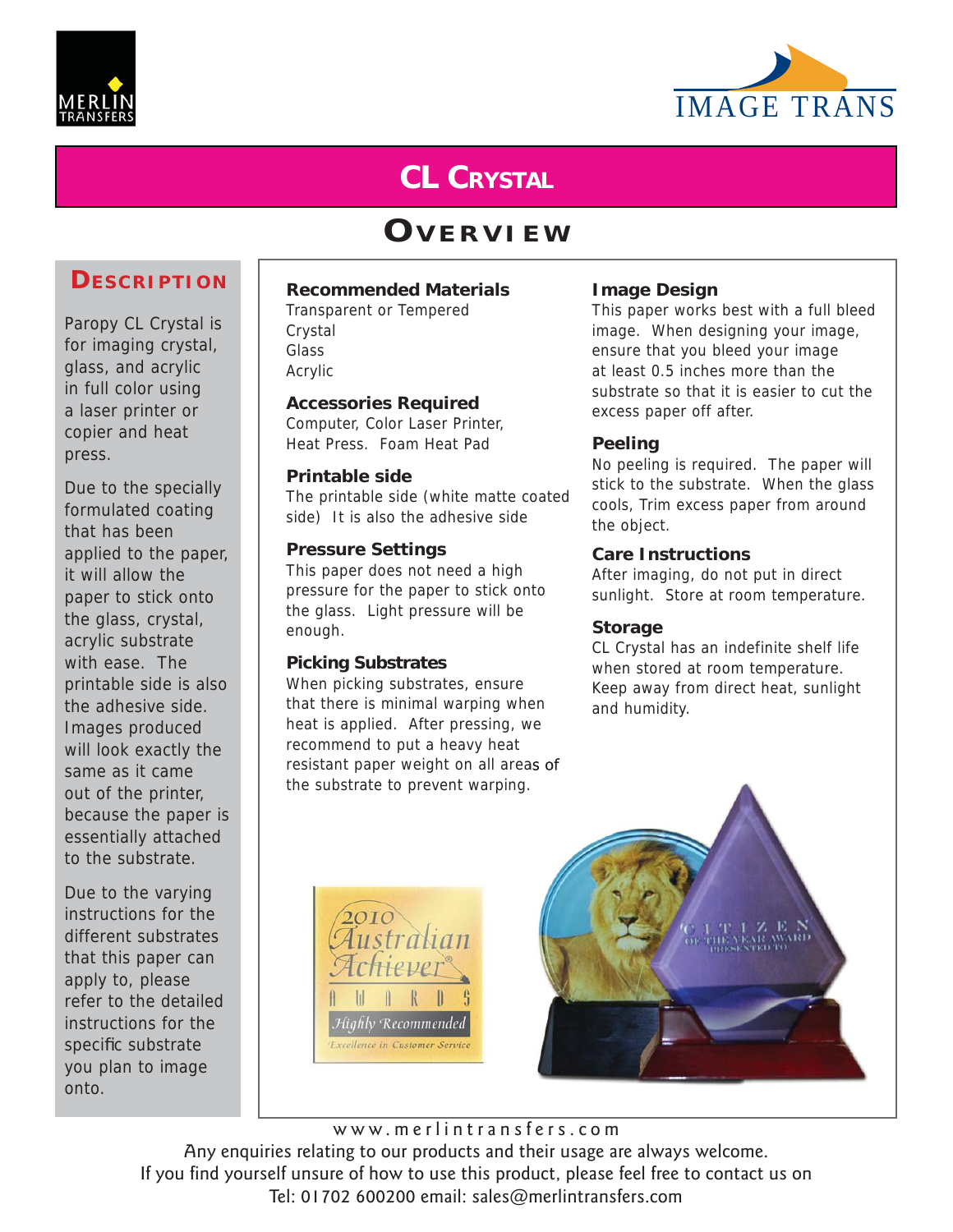



# **ACRYLIC**

# **I NSTRUCTIONS**

|                                                                | <b>Acrylic</b>                                                                                                   |
|----------------------------------------------------------------|------------------------------------------------------------------------------------------------------------------|
| <b>CL Crystal</b>                                              | Any white or light colored acrylic                                                                               |
| Paper Mode: Heavy to Label 1                                   | <b>Materials Required:</b>                                                                                       |
| Print Mode: Right Reading                                      | Heat Press, Laser Printer, Felt Heat Pad, Acrylic substrate                                                      |
| Temperature: 160C                                              | <b>CL Crystal</b>                                                                                                |
| Time: 45 sec                                                   | 1.) Insert into bypass tray and print right reading                                                              |
| Trim: Cool                                                     | 2.) Print image in heavy to label 1 mode, right reading.                                                         |
| Pressure: Light                                                | 3.) Place substrate with backside face up                                                                        |
|                                                                | 4.) Place imaged paper with image side face down                                                                 |
| <b>CL Hard Surface I</b>                                       | 5.) Place foam pad on top                                                                                        |
| Paper Mode: Color to Label 1                                   | 6.) Press for 160C at 45 seconds                                                                                 |
| Print mode Mirror Image                                        | 7.) Wait for substrate to cool and trim excess paper around object                                               |
| Temperature: 150C                                              | Note: Use extremely light pressure when using CL Crystal. Excessive<br>pressure will result in an unclear image. |
| Time: 60 seconds                                               | <b>CL Hard Surface I</b>                                                                                         |
| Peel: Cool                                                     | 1.) Insert into bypass tray and print mirror imaged.                                                             |
| Pressure: Heavy                                                | 2.) Print image in color to label 1 mode, mirror image                                                           |
| <b>CL Hard Surface II</b>                                      | 3.) Place substrate with image side face up                                                                      |
| Paper Mode: Heavy to Label 1                                   | 4.) Place imaged paper with image face down                                                                      |
| Print Mode: Mirror Image                                       | 5.) Place foam pad on top                                                                                        |
| Temperature: 150C                                              | 6.) Press for 150C at 60 seconds.                                                                                |
| Time: 50 seconds                                               | 7.) Wait for substrate to cool and peel backing off cool.                                                        |
| Peel: Cool                                                     | <b>CL Hard Surface II</b>                                                                                        |
| Pressure: Heavy                                                | 1.) Insert into bypass tray and print mirror imaged.                                                             |
|                                                                | 2.) Print image in heavy to label 1 mode, mirror image                                                           |
|                                                                | 3.) Place substrate with image side face up                                                                      |
|                                                                | 4.) Place imaged paper with image face down                                                                      |
|                                                                | 5.) Place foam pad on top<br>6.) Press for 150C at 60 seconds.                                                   |
|                                                                | 7.) Wait for substrate to cool and peel backing off cool.                                                        |
| CL Hard Surface I: For OKI 6100<br>& 6150 print in Glossy mode |                                                                                                                  |

www.merlintransfers.com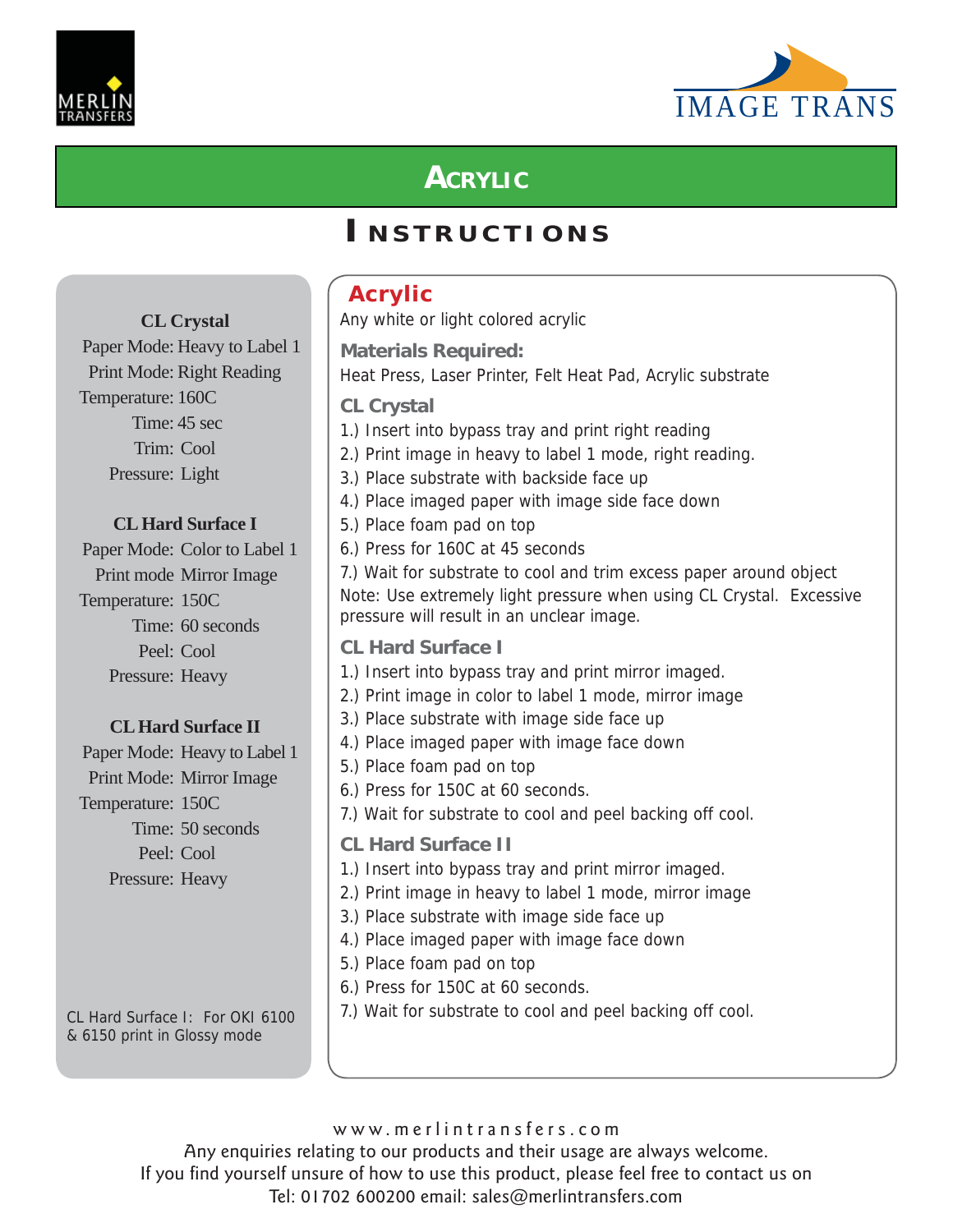



### **CARDBOARD PUZZLES**

### **I NSTRUCTIONS**

### **Cardboard Puzzles**

Paper Mode: Heavy to Label 1 Print Mode: Right Reading Temperature: 150C Time: 60 sec Peel: Hot Pressure: Heavy

**CL Hard Surface 1**

CL Hard Surface II Not Applicable

> CL Crystal Not Applicable

CL Hard Surface I: For OKI 6100 & 6150 print in Glossy mode

Any white or light colored cardboard puzzle.

**Materials Required:**

Heat Press, Laser Printer, Foam Heat Pad, Cardboard Puzzle

**CL Hard Surface I:**

- 1.) Insert into bypass tray and print mirror imaged.
- 2.) Print image in Color to Label 1 mode depending on your printer
- 3.) Place substrate with image side face up
- 4.) Place imaged paper with image face down onto substrate
- 5.) Place foam heat pad on top of substrate
- 6.) Press at 150C for 60 seconds. Use Heavy Pressure. Peel hot.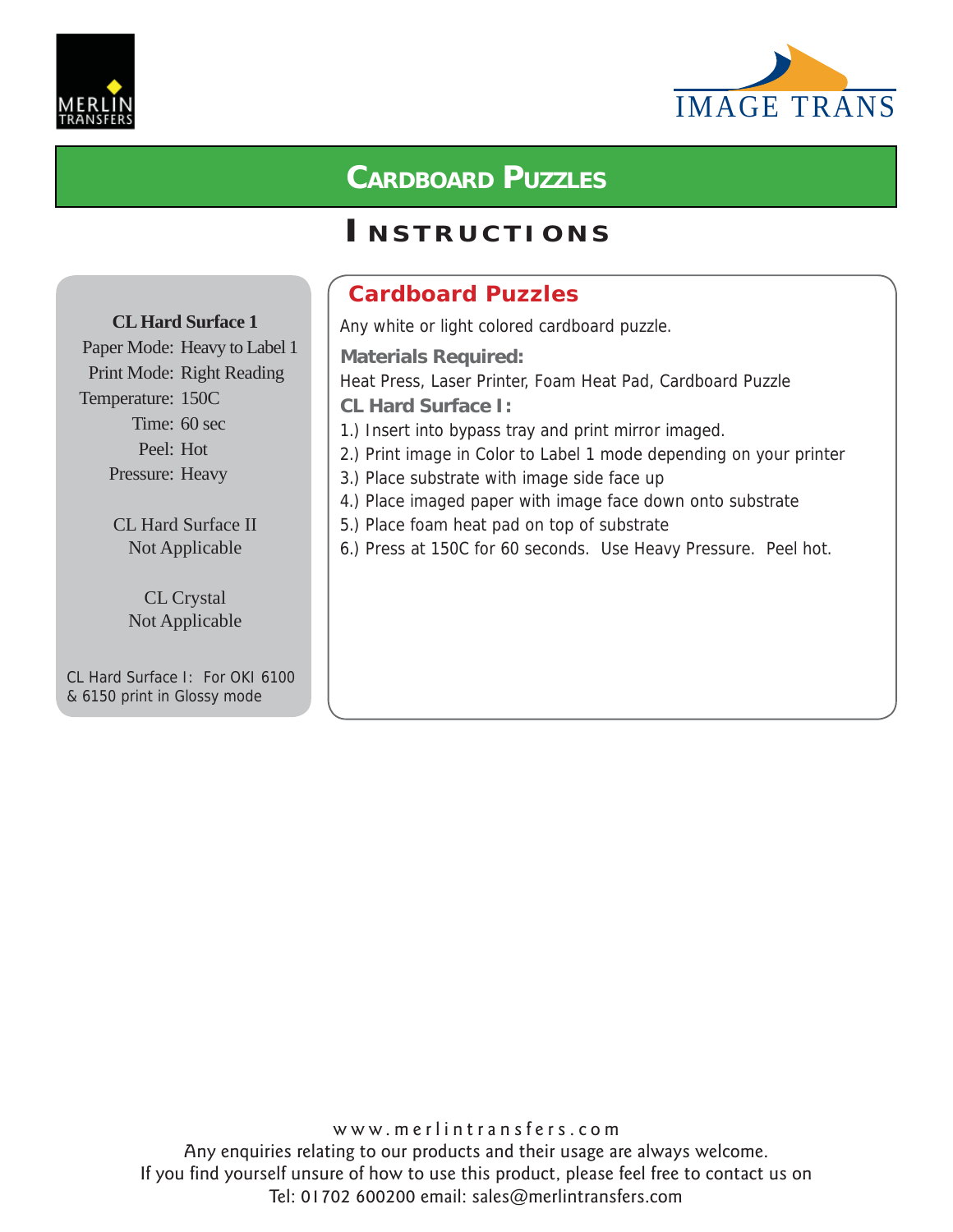



# **CERAMIC MUGS**

### **I NSTRUCTIONS**

### **Coated Ceramic Mugs (sublimation or laser) Mug Press without idle time**

Any white or light colored coated ceramic mugs

**Materials Required:** Mug Press, Laser Printer, Foam Heat Pad, Coated Ceramic Mug, Curing Unit

**CL Hard Surface I:**

- 1.) Insert into bypass tray and print mirror imaged.
- 2.) Print image in Color to Label 1 mode depending on your printer
- 3.) Wrap imaged paper with image facing the mug
- 4.) Secure the imaged paper onto mug with heat tape
- 5.) Wrap foam pad around mug and place into mug press.
- 6.) Adjust pressure accordingly. Ensure pressure is heavy
- 7a.) For 11oz mugs, close mug press and press at 180C for 150 sec
- 7b.) For 15oz mugs, close mug press and press at 180C for 175 sec.

8.) Let Mug cool and dunk into cold water. Then peel paper off. Note: Not enough pressure will result in incomplete image transfer

**Curing** - This step is requied for the mug to become scratch resistant Option 1: Glazing Unit 1.) Ensure the mug is at room temperature 2.) Place mug on curing unit. 3.) Set curing level to 5 4a.) For 11oz mug, cure for 60 seconds 4b.) For 15oz mug, cure for 75-85 seconds Option 2: Oven 1.) Ensure the mug is at room temperature 2.) Place mug on in oven. 3.) Set temperature to 175C 4a.) For 11oz mug, cure for 8-10 mins 4b.) For 15oz mug, cure for 8-10 mins

**CL Hard Surface I**

*11oz Mugs* Paper Mode: Color to Label 1 Print Mode: Mirror Image Temperature: 180C Time: 150 sec Peel: Cool Pressure: Heavy

*15oz Mugs*

Paper Mode: Color to Label 1 Print Mode: Mirror Image Temperature: 180C Time: 175 sec Peel: Cool Pressure: Heavy

*Curing Step* Glazing Unit Level: 5 Curing Time: 60-85 sec

**Oven** Temperature: 175C Time: 8-10 mins

CL Hard Surface I: For OKI 6100 & 6150 print in Glossy mode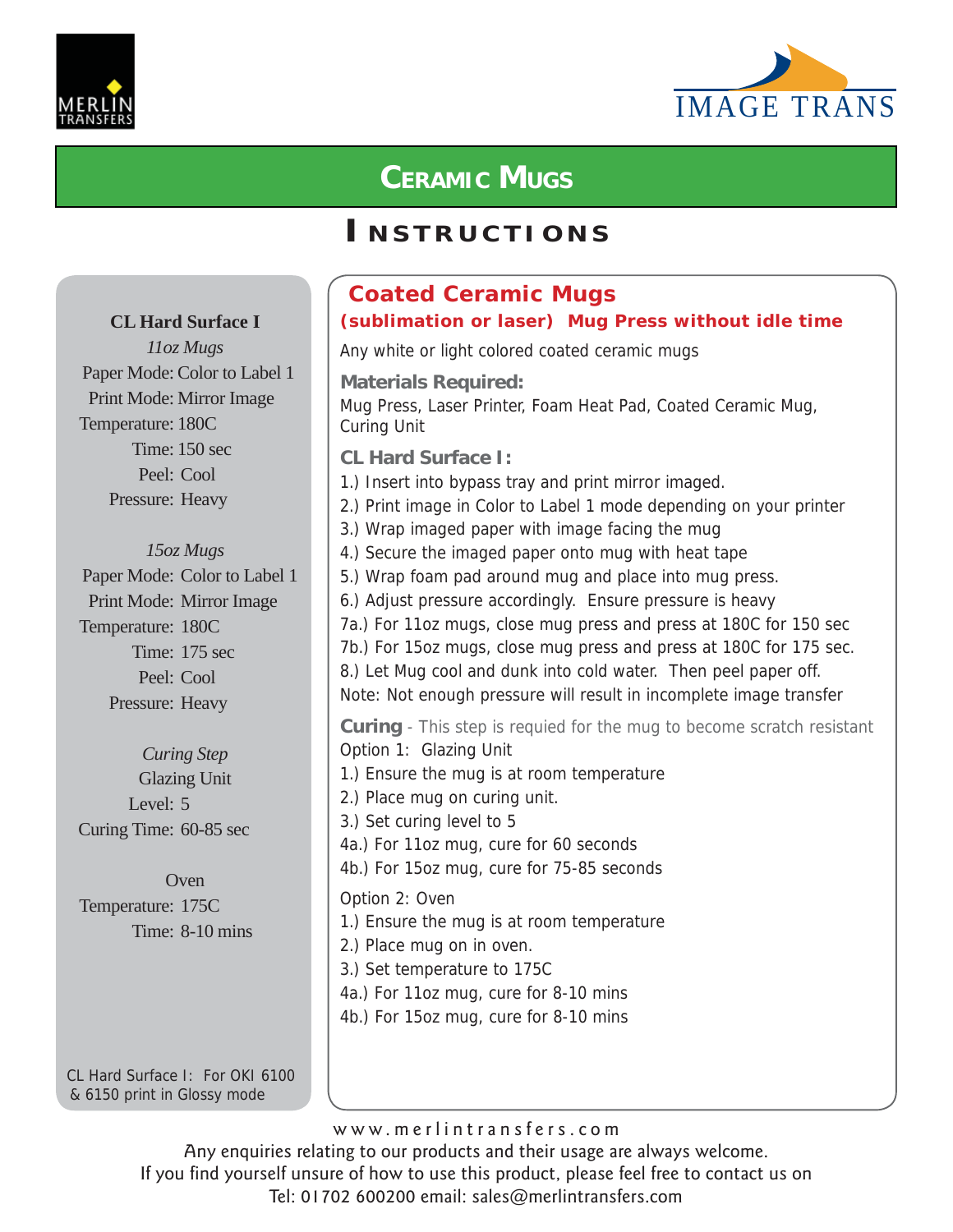



# **CERAMIC MUGS**

### **I NSTRUCTIONS**

### **Coated Ceramic Mugs (sublimation or laser) Mug Press with idle time**

Any white or light colored coated ceramic mugs

**Materials Required:** Mug Press, Laser Printer, Foam Heat Pad, Coated Ceramic Mug

**CL Hard Surface I:**

- 1.) Insert into bypass tray and print mirror imaged.
- 2.) Print image in Color to Label 1 mode depending on your printer
- 3.) Set Mug Press Idel temperature at 300F
- 3.) Wrap imaged paper with image facing the mug
- 4.) Secure the imaged paper onto mug with heat tape
- 5.) Wrap foam pad around mug and place into mug press.
- 6.) Adjust pressure accordingly. Ensure pressure is heavy
- 7.) Ensure that the mug press is at idle temperature 300F
- 8a.) For 11oz mugs, close mug press and press at 180C for 100 seconds 8b.) For 15oz mugs, close mug press and press at 180C for 125 seconds
- 9.) Let Mug cool and dunk into cold water. Then peel paper off.
- Note: Not enough pressure will result in incomplete image transfer

**Curing** - This step is requied for the mug to become scratch resistant **Option 1: Glazing Unit**

- 1.) Ensure the mug is at room temperature 2.) Place mug on curing unit. 3.) Set curing level to 5 4a.) For 11oz mug, cure for 60 seconds 4b.) For 15oz mug, cure for 75-85 seconds **Option 2: Oven** 1.) Ensure the mug is at room temperature 2.) Place mug on in oven. 3.) Set temperature to 175C
- 4a.) For 11oz mug, cure for 8-10 mins
- 4b.) For 15oz mug, cure for 8-10 mins

www.merlintransfers.com

Any enquiries relating to our products and their usage are always welcome. If you find yourself unsure of how to use this product, please feel free to contact us on Tel: 01702 600200 email: sales@merlintransfers.com

### **CL Hard Surface I**

*11oz Mugs* Paper Mode: Color to Label 1 Print Mode: Mirror Image Idle Temp: 150C Press Temp:: 180C Time: 100 sec Peel: Cool Pressure: Heavy

### *15oz Mugs*

Paper Mode: Color to Label 1 Print Mode: Mirror Image Temperature: 180C Time: 125 sec Peel: Cool Pressure: Heavy

*Curing Step* Glazing Unit Level: 5 Curing Time: 60-85 sec

Oven Temperature: 175C Time: 8-10 mins

CL Hard Surface I: For OKI 6100 & 6150 print in Glossy mode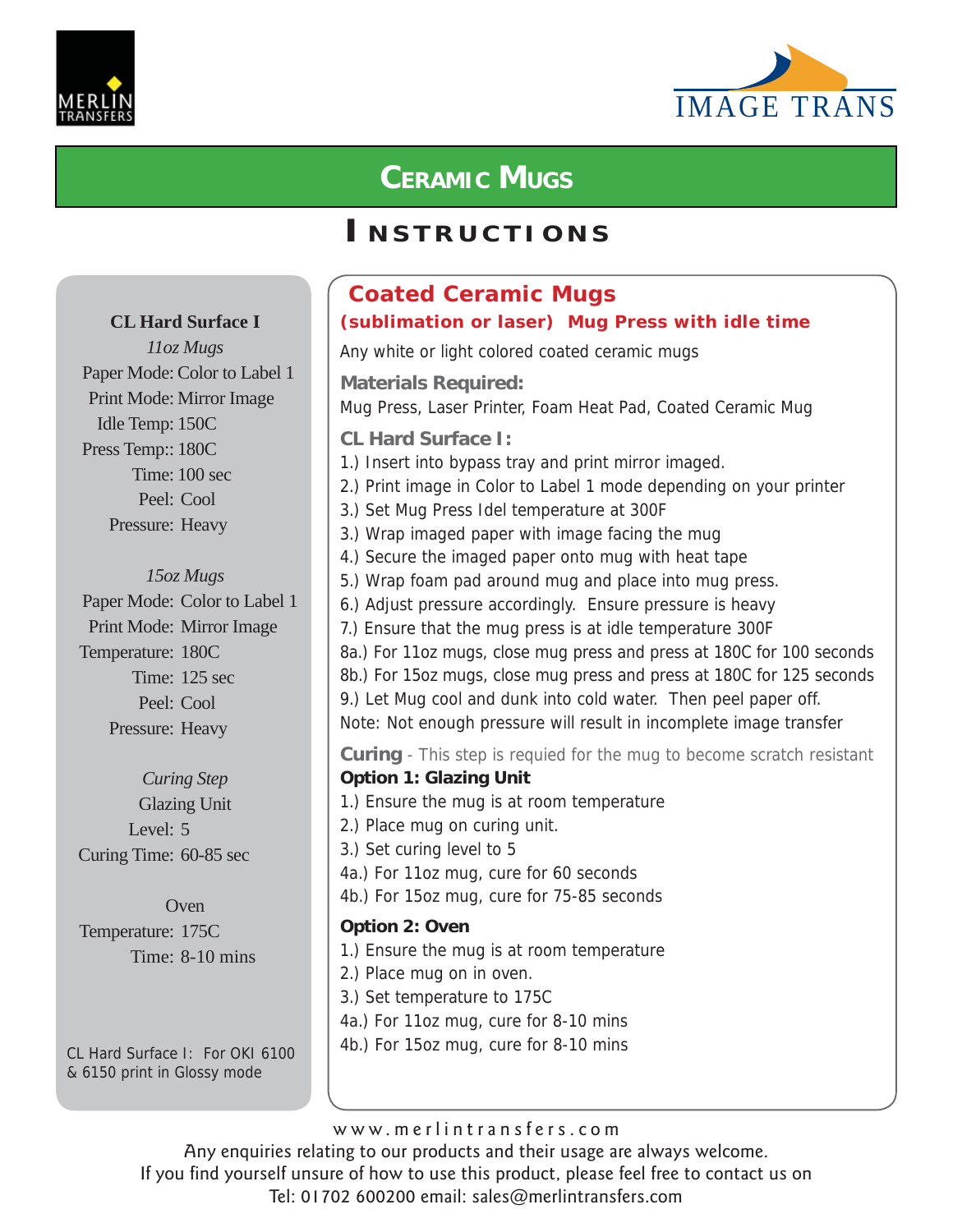



# **CERAMIC TILES**

### **I NSTRUCTIONS**

### **CL Hard Surface I**

Paper Mode: Color to Label 1 Print Mode: Mirror Image Temperature: 165C Time: 300 sec Peel: Cool Pressure: Heavy

> CL Hard Surface II Not Applicable

> > CL Crystal Not Applicable

### **CL Hard Surface I**

Paper Mode: Color to Label 1 Print Mode: Mirror Image Temperature: 165C Time: 180 sec Peel: Cool Pressure: Heavy

> CL Hard Surface II Not Applicable

> > CL Crystal Not Applicable

### **Ceramic Tiles Full Bleed Image**

Any white or light colored uncoated or coated Ceramic Tiles. These instructions are meant for a full bleed image.

**Materials Required:**

Heat Press, Laser Printer, Felt Heat Pad, Foam Heat Pad, Ceramic Tile

**CL Hard Surface I:**

- 1.) Insert into bypass tray and print mirror imaged.
- 2.) Print image in Color to Label 1 mode depending on your printer
- 3.) Place felt pad onto heat press
- 4.) Place imaged paper with image face up onto felt pad
- 5.) Place substrate on top of paper with image side face down Note: You can secure the paper and substrate with heat tape
- 6.) Place Foam Heat Pad on top of substrate to protect heat press
- 7.) Press at 165C for 300 seconds. Use heavy pressure and peel cool.
- Note: Too much pressure and you will crack the tile, not enough pressure will cause beveled areas not to image completely

### **Ceramic Tiles Non Full Bleed Image**

Any white or light colored uncoated or coated Ceramic Tiles. These instructions have a shorter press time for non full bleed images only.

**Materials Required:**

Heat Press, Laser Printer, Foam Heat Pad, Ceramic Tile

- **CL Hard Surface I:**
- 1.) Insert into bypass tray and print mirror imaged.
- 2.) Print image in Color to Label 1 mode depending on your printer
- 3.) Place substrate with image side face up
- 4.) Place imaged paper with image face down
- 5.) Place foam pad on top
- 6.) Press for 165C at 180 seconds using heavy pressure

7.) Wait for substrate to completely cool before peeling paper off.

Note: This instructions set is for images that do not bleed over to the side. The shorter time will allow for faster production of tiles that do not have full bleed images.

www.merlintransfers.com

Any enquiries relating to our products and their usage are always welcome.

If you find yourself unsure of how to use this product, please feel free to contact us on

Tel: 01702 600200 email: sales@merlintransfers.com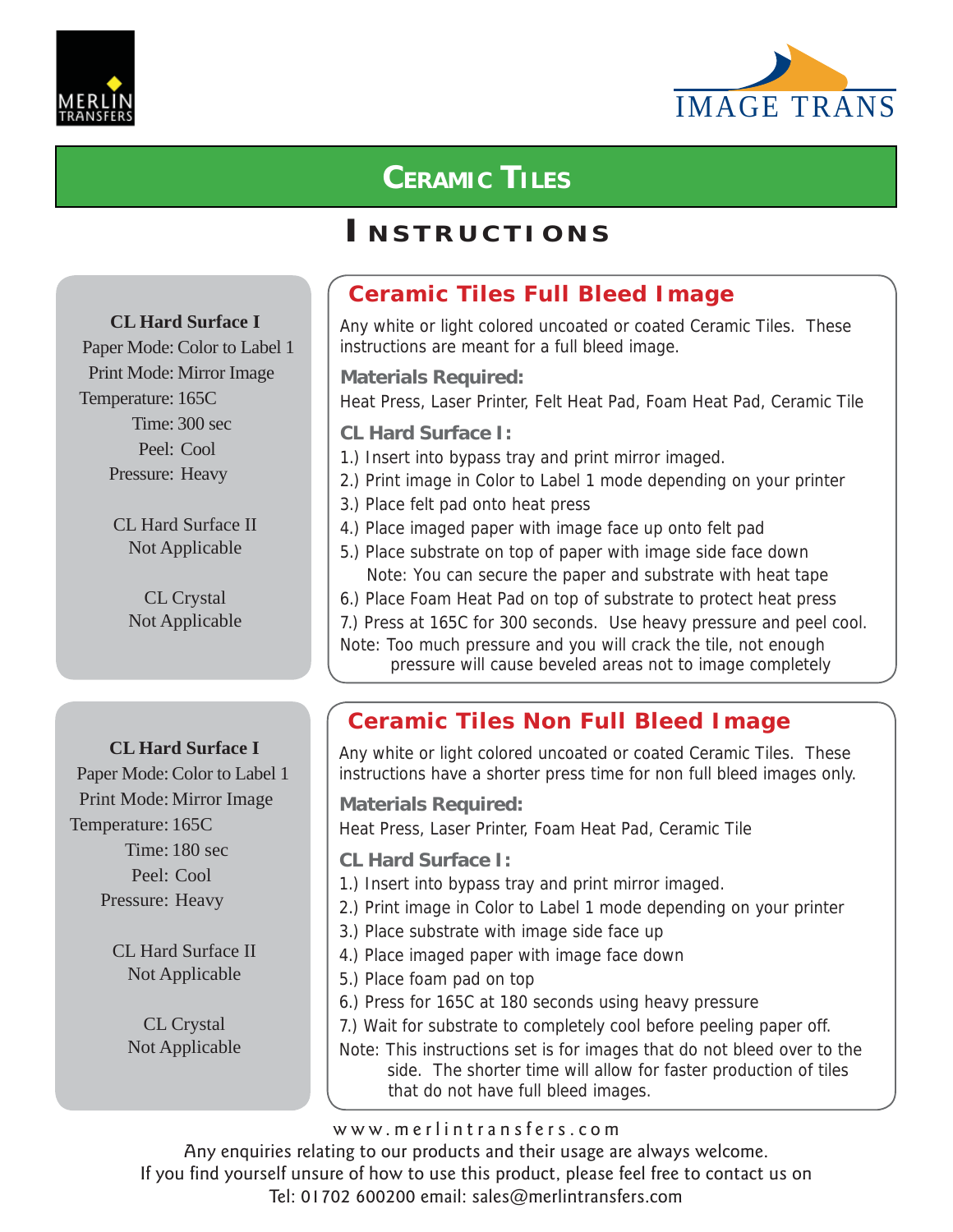



# **CRYSTAL/GLASS**

### **I NSTRUCTIONS**

#### **Crystal/Glass** Any transparent Crystal or Glass substrate. **Materials Required:** Heat Press, Laser Printer, Felt Heat Pad, Acrylic substrate **CL Crystal** 1.) Insert into bypass tray and print right reading 2.) Print image in heavy to label 1 mode 3.) Place substrate with backside face up 4.) Place imaged paper with image side face down 5.) Place foam pad on top 6.) Press for 160C at 45-60 seconds 7.) Wait for substrate to cool and trim excess paper around object Note: Use extremely light pressure when using CL Crystal. Excessive pressure will result in an unclear image. **CL Hard Surface I** 1.) Insert into bypass tray and print mirror imaged. 2.) Print image in color to label 1 mode 3.) Place substrate with image side face up 4.) Place imaged paper with image face down 5.) Place foam pad on top 6.) Press for 150C at 60 seconds. 7.) Wait for substrate to cool and peel backing off cool. **CL Hard Surface II** 1.) Insert into bypass tray and print mirror imaged. 2.) Print image in heavy to label 1 mode 3.) Place substrate with image side face up 4.) Place imaged paper with image face down 5.) Place foam pad on top 6.) Press for 150C at 60 seconds. 7.) Wait for substrate to cool and peel backing off cool. **CL Crystal** Paper Mode: Heavy to Label 1 Print Mode: Right Reading Temperature: 160C Time: 45-60 sec Trim: Cool Pressure: Light **CL Hard Surface I** Paper Mode: Color to Label 1 Print Mode: Mirror Image Temperature: 150C Time: 60 seconds Peel: Cool Pressure: Heavy **CL Hard Surface II** Paper Mode: Heavy to Label 1 Print Mode: Mirror Image Temperature: 150C Time: 50 seconds Peel: Cool Pressure: Heavy

CL Hard Surface I: For OKI 6100 & 6150 print in Glossy mode

www.merlintransfers.com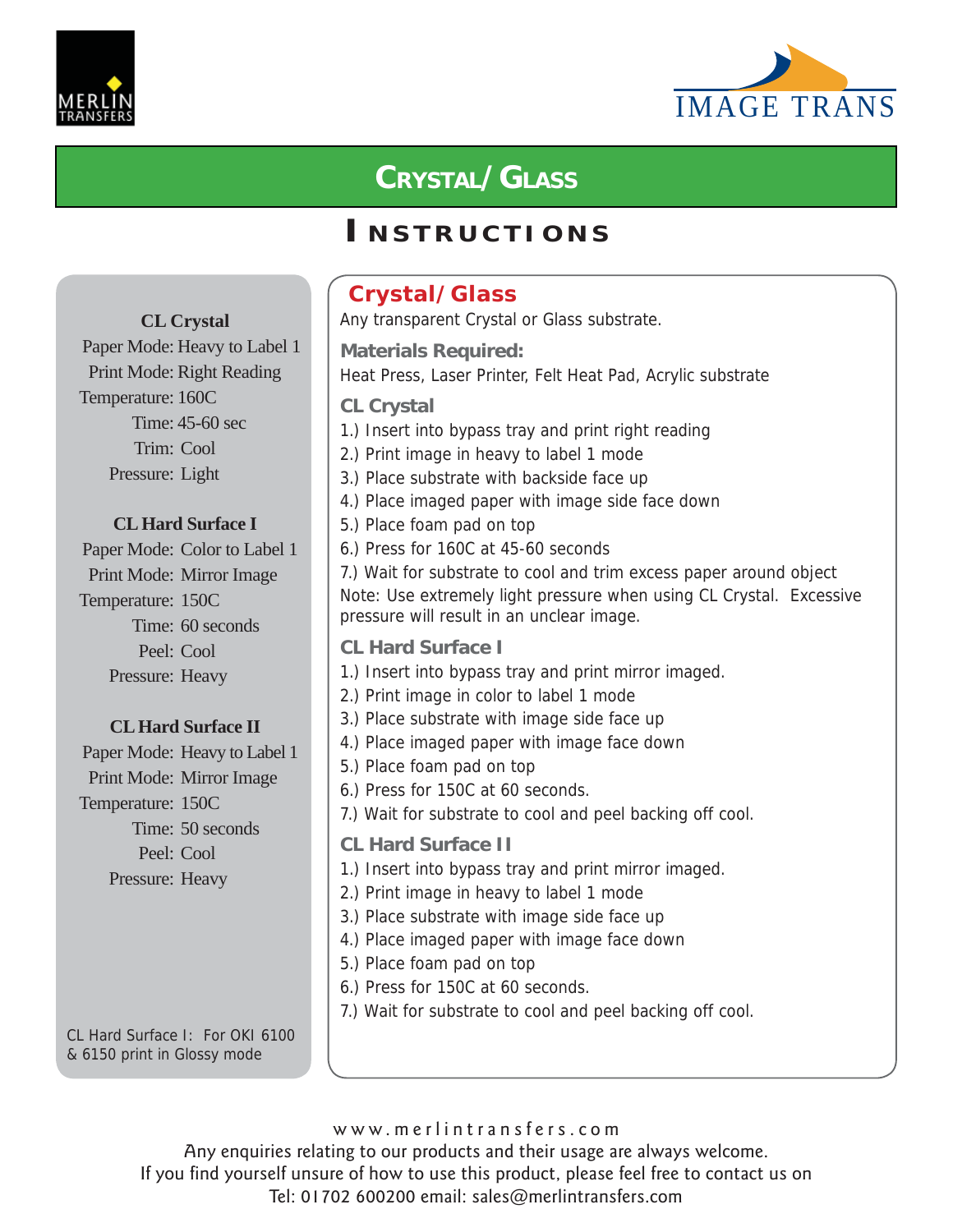



# **LEATHER/MAGNETS**

### **I NSTRUCTIONS**

### **CL Hard Surface II**

Paper Mode: Heavy to Label 1 Print Mode: Mirror Image Temperature: 150C Time: 50 sec Peel: Hot Pressure: Heavy

> CL Hard Surface I Not Applicable

CL Crystal Not Applicable

### **CL Hard Surface I**

Paper Mode: Color to Label 1 Print Mode: Mirror Image Temperature: 150C Time: 60 sec Peel: Cool Pressure: Heavy

> CL Hard Surface II Not Applicable

> > CL Crystal Not Applicable

### **Leather**

Any white or light colored leather fabric. Recommended to print on the smooth side of the leather.

**Materials Required:**

Heat Press, Laser Printer, Foam Heat Pad, Leather Fabric

**CL Hard Surface II:**

- 1.) Insert into bypass tray and print mirror imaged.
- 2.) Print image in Heavy to Label 1 mode depending on your printer
- 3.) Place substrate with image side face up
- 4.) Place imaged paper with image face down onto substrate
- 5.) Place foam heat pad on top of substrate
- 6.) Press at 150C for 50 seconds. Use Heavy Pressure. Peel hot.

### **Uncoated Magnetic Sheeting**

Any white or light colored uncoated magnetic sheeting.

**Materials Required:**

Heat Press, Laser Printer, Foam Heat Pad, Uncoated Magnets

- **CL Hard Surface I:**
- 1.) Insert into bypass tray and print mirror imaged.
- 2.) Print image in Color to Label 1 mode depending on your printer
- 3.) Place substrate with image side face up
- 4.) Place imaged paper with image face down onto substrate
- 5.) Place foam heat pad on top of substrate

6.) Press at 150C for 60 seconds. Use Heavy Pressure. Peel cool. Note: For CL Hard Surface I, in OKI 6100 & 6150 print in Glossy mode

www.merlintransfers.com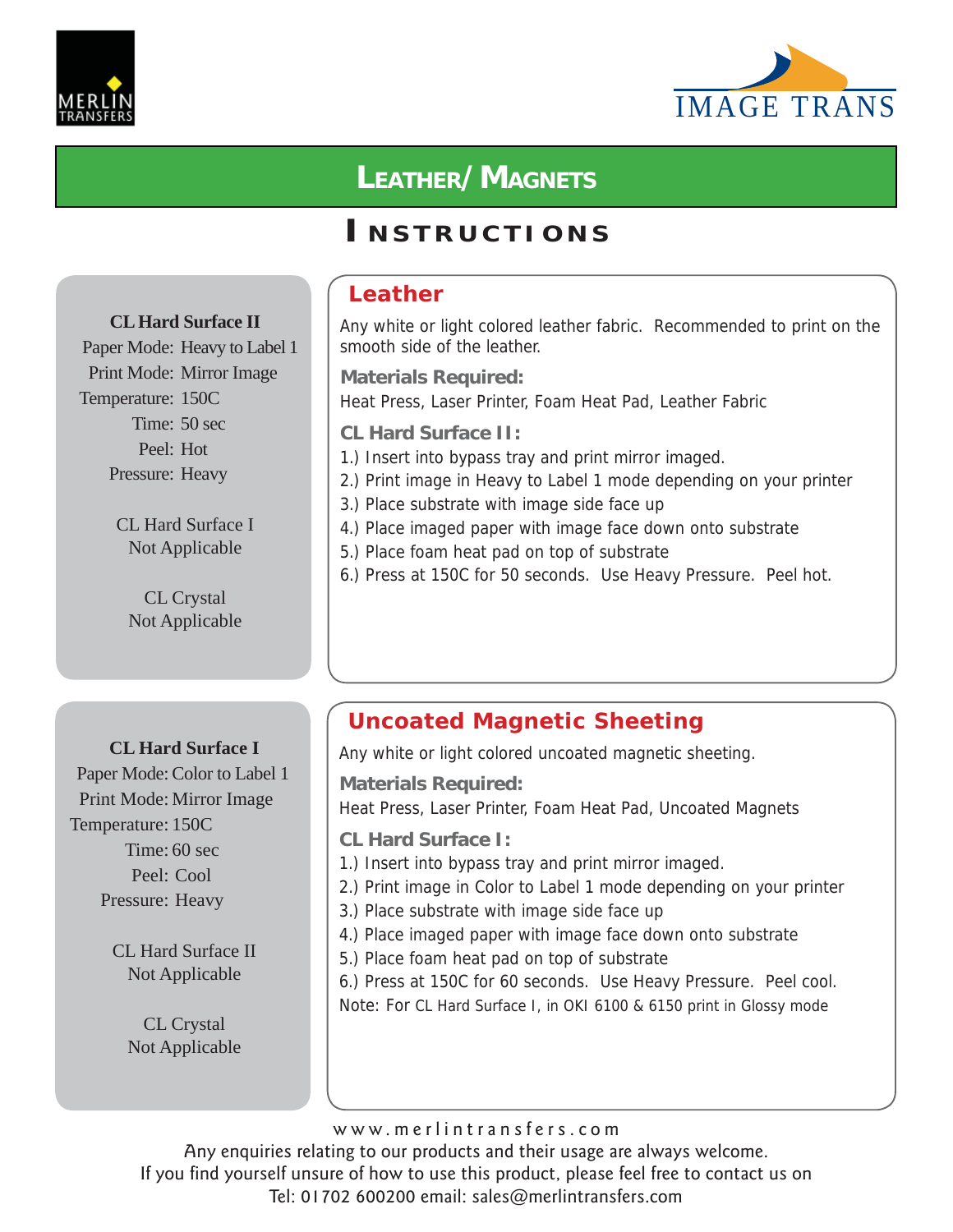



# **METAL**

### **I NSTRUCTIONS**

### **CL Hard Surface I**

Paper Mode: Color to Label 1 Print Mode: Mirror Image Temperature: 165C Time: 90 sec Peel: Cool Pressure: Heavy

> CL Hard Surface II Not Applicable

> > CL Crystal Not Applicable

### **CL Hard Surface I**

Paper Mode: Color to Label 1 Print Mode: Mirror Image Temperature: 165C Time: 180 sec Peel: Cool Pressure: Heavy

> CL Hard Surface II Not Applicable

> > CL Crystal Not Applicable

### **Anodised Metal (Brass)**

Any white or light colored uncoated metals. This includes, silver, gold, and white metals

**Materials Required:** Heat Press, Laser Printer, Foam Heat Pad, Metal Substrate

**CL Hard Surface I:**

- 1.) Insert into bypass tray and print mirror imaged.
- 2.) Print image in color to Label 1 mode depending on your printer
- 3.) Place substrate with image side face up
- 4.) Place imaged paper with image face down onto substrate.
- 5.) Place foam heat pad on top
- 4.) Press for 165C at 90 seconds, use medium to heavy pressure

5.) Wait for substrate to cool and peel with even and smooth motion Note: For CL Hard Surface I, in OKI 6100 & 6150 print in Glossy mode

### **DynaSub/UNISUB Metals**

Any white or light colored coated metal for sublimation. This includes silver, gold, and white metals

**Materials Required:** Heat Press, Laser Printer, Foam Heat Pad, Metal Substrate

**CL Hard Surface I:**

- 1.) Insert into bypass tray and print mirror imaged.
- 2.) Print image in color to Label 1 mode depending on your printer
- 3.) Place substrate with image side face up
- 4.) Place imaged paper with image face down onto substrate.

5.) Place foam heat pad on top

6.) Press for 165C at 180 seconds, use medium to heavy pressure 7.) Wait for substrate to cool and peel with even and smooth motion Note: For CL Hard Surface I, in OKI 6100 & 6150 print in Glossy mode

www.merlintransfers.com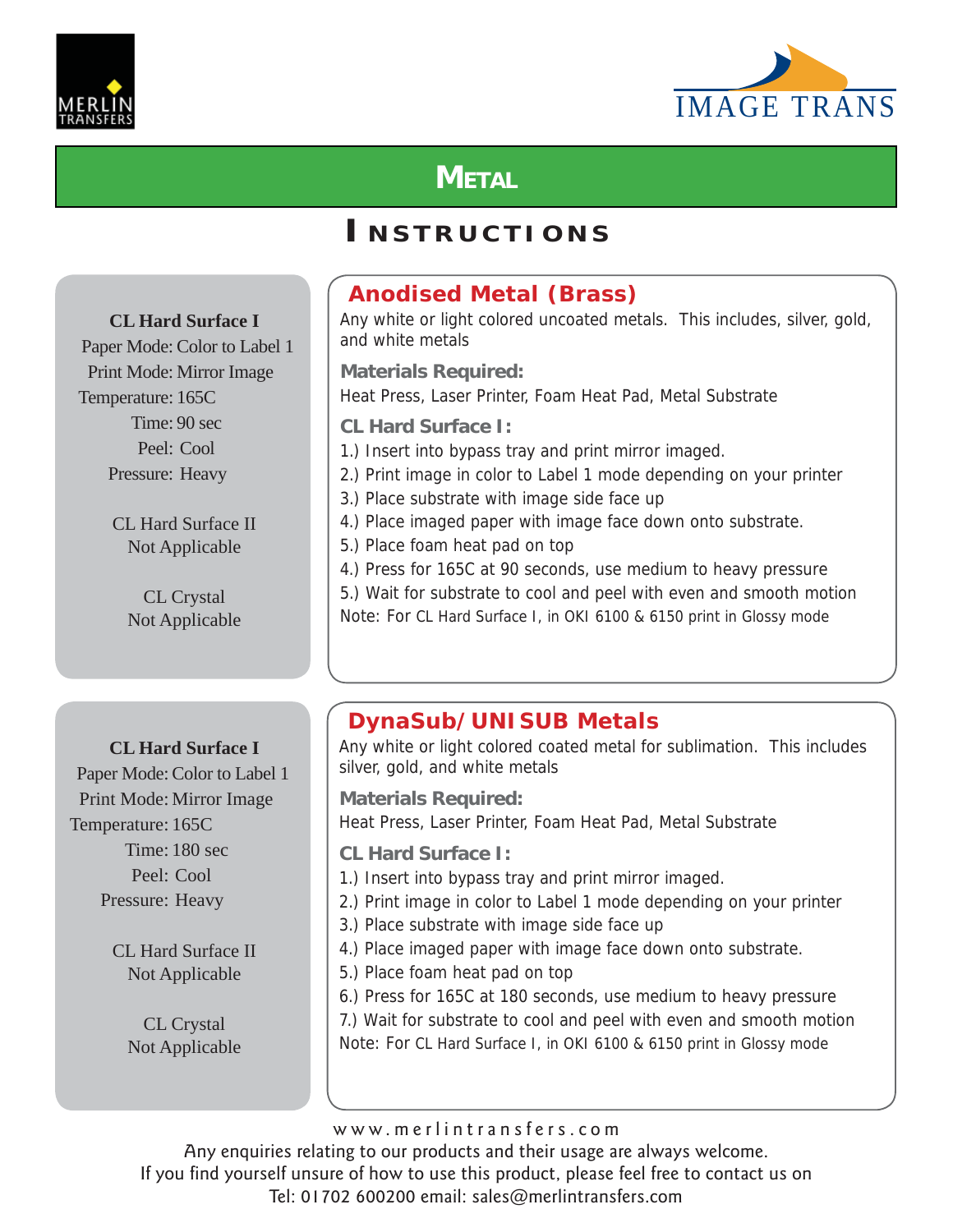



# **WOOD**

### **I NSTRUCTIONS**

### **CL Hard Surface II**

Paper Mode: Heavy to Label 1 Print Mode: Mirror Image Temperature: 150C Time: 50 sec Peel: Hot Pressure: Heavy

> CL Hard Surface I Not Applicable

CL Crystal Not Applicable

### **CL Hard Surface I**

Paper Mode: Color to Label 1 Print Mode: Mirror Image Temperature: 135C Time: 120 sec Peel: Cool Pressure: Heavy

> CL Hard Surface II Not Applicable

> > CL Crystal Not Applicable

### **Uncoated Wood**

Any white or light colored uncoated wood. Wood substrates that are sensitive to heat and warp when heated are not recommended. Please test before commercial production.

**Materials Required:**

Heat Press, Laser Printer, Foam Heat Pad, Uncoated Wood

**CL Hard Surface II:**

- 1.) Insert into bypass tray and print mirror imaged.
- 2.) Print image in Heavy to Label 1 mode depending on your printer
- 3.) Place substrate with image side face up
- 4.) Place imaged paper with image face down onto substrate
- 5.) Place foam heat pad on top of substrate
- 6.) Press at 150C for 50 seconds. Use Heavy Pressure. Peel hot.

### **Coated Wood (Lacquered)**

Any white or light colored coated wood. Wood substrates that are sensitive to heat and warp when heats are not recommended. Not all coated wood surfaces will work, please thoroughly test before commerical production.

**Materials Required:**

Heat Press, Laser Printer, Foam Heat Pad, Ceramic Tile

- **CL Hard Surface I:**
- 1.) Insert into bypass tray and print mirror imaged.
- 2.) Print image in Color to Label 1 mode depending on your printer
- 3.) Place substrate with image side face up
- 4.) Place imaged paper with image face down onto substrate
- 5.) Place foam heat pad on top of substrate

6.) Press at 135C for 120 seconds. Use heavy pressue. Peel cool. Note: Do not press at higher temperatures as the coating on the wood may be heat sensitive and may cause bubbles to form.

www.merlintransfers.com

Any enquiries relating to our products and their usage are always welcome.

If you find yourself unsure of how to use this product, please feel free to contact us on

Tel: 01702 600200 email: sales@merlintransfers.com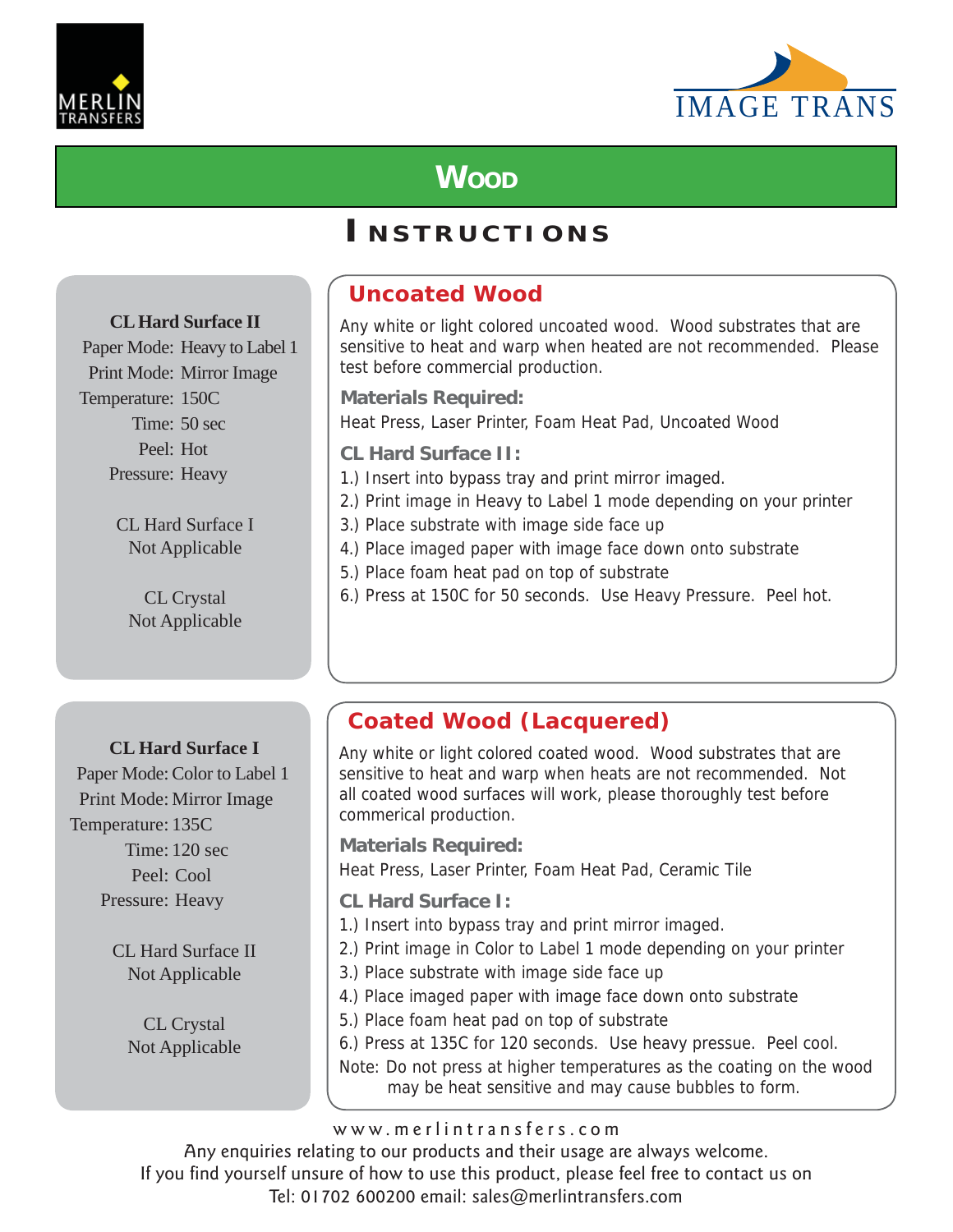



# **ALUMINUM BOTTLE**

### **I NSTRUCTIONS**

### **CL Hard Surface I**

Paper Mode: Color to Label 1 Print Mode: Mirror Image Temperature: 180C Time: 200 sec Peel: Cool Pressure: Heavy

> CL Hard Surface II Not Applicable

> > CL Crystal Not Applicable

### **CL Hard Surface I**

Paper Mode: Color to Label 1 Print Mode: Mirror Image Idle Temp: 150C Press Temp: 180C Time: 150 sec Peel: Cool Pressure: Heavy

> CL Hard Surface II Not Applicable

> > CL Crystal Not Applicable

### **Aluminum Bottle (sublimation) Mug Press without idle time**

Any white or light colored Sublimatable Aluminum Bottle.

**Materials Required:** Mug Press, Laser Printer, Foam Heat Pad, Aluminum Bottle

**CL Hard Surface I:**

- 1.) Insert into bypass tray and print mirror imaged.
- 2.) Print image in Color to Label 1 mode depending on your printer
- 3.) Wrap imaged paper around bottle with image facing bottle.
- 4.) Wrap felt heat pad around bottle
- 5.) Place bottle in mug press
- 6.) Close mug press and press for 180C at 200 secs

7.) Let Bottle cool and dunk into cold water. Then peel paper off. Note: Not enough pressure will result in incomplete image transfer No Glazing is required for scratch resistance.

### **Aluminum Bottle (sublimation) Mug Press with idle time**

Any white or light colored Sublimatable Aluminum Bottle.

**Materials Required:**

Mug Press, Laser Printer, Foam Heat Pad, Aluminum Bottle

- **CL Hard Surface I:**
- 1.) Insert into bypass tray and print mirror imaged.
- 2.) Print image in Color to Label 1 mode depending on your printer.
- 3.) Wrap imaged paper around bottle with image facing bottle.
- 4.) Set mug press to idle at 150C Ensure that it is at idle temperature.
- 5.) Wrap Foam heat pad around bottle. Place bottle in mug press.
- 6.) Close mug press and press for 180C at 150 secs

7.) Let Bottle cool and dunk into cold water. Then peel paper off.

Note: Not enough pressure will result in incomplete image transfer No Glazing is required for scratch resistance.

www.merlintransfers.com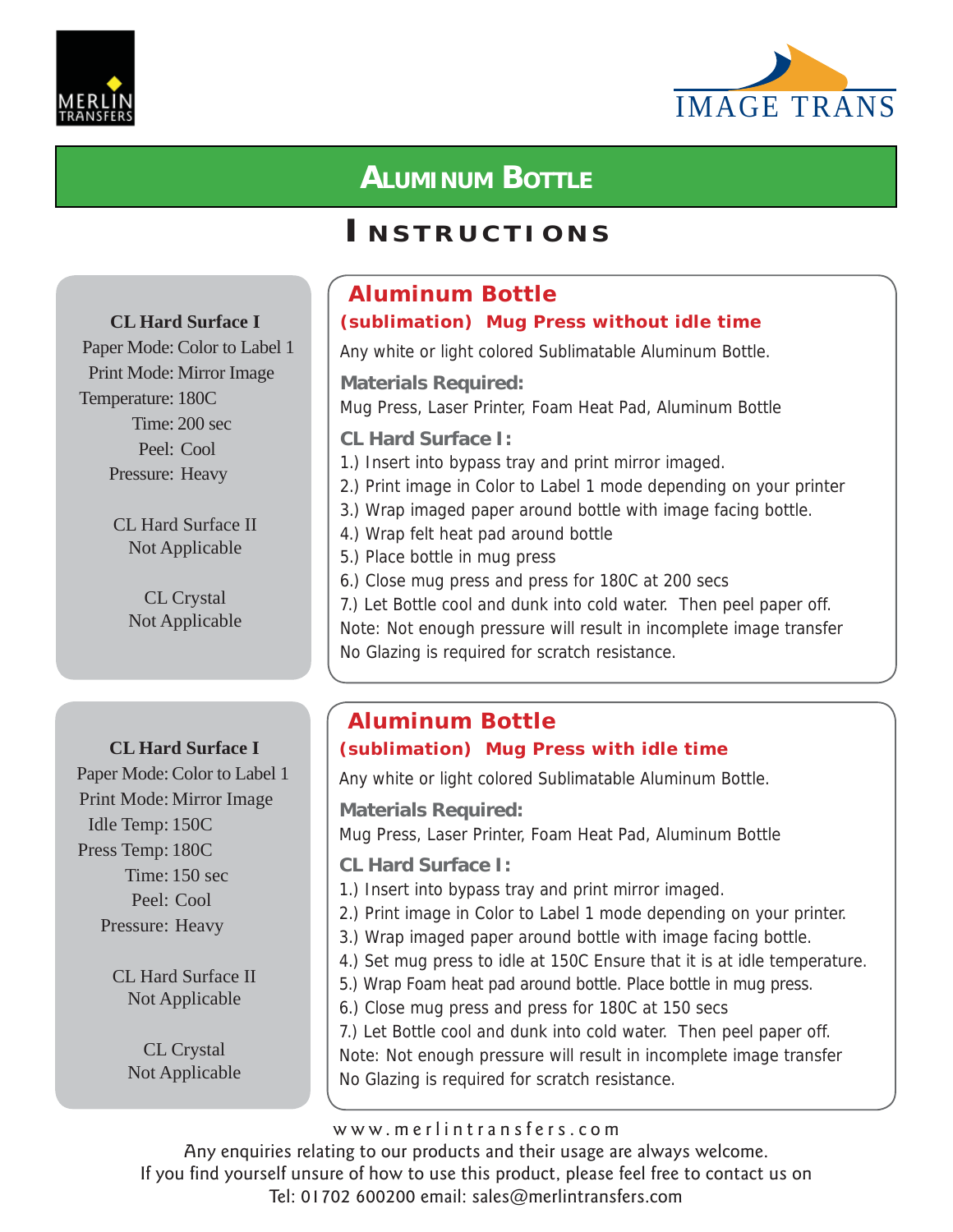



# **STAINLESS STEEL BOTTLE**

### **I NSTRUCTIONS**

#### **Stainless Steel Bottle (sublimation) Mug Press without idle time** Any white or light colored Sublimatable Stainless Steel Bottle. **Materials Required:** Mug Press, Laser Printer, Foam Heat Pad, Stainless Steel Bottle, Curing Unit **CL Hard Surface I:** 1.) Insert into bypass tray and print mirror imaged. 2.) Print image in Color to Label 1 mode depending on your printer 3.) Wrap imaged paper around bottle with image facing bottle. 4.) Wrap felt heat pad around bottle 5.) Place bottle in mug press 6.) Close mug press and press for 180C at 100 secs 7.) Let Bottle cool and dunk into cold water. Then peel paper off. Note: Not enough pressure will result in incomplete image transfer **Curing The Bottle** This step is required for the bottle to become scratch resistant. 1.) Ensure the bottle is at room temperature 2.) Place bottle on curing unit. 3.) Set curing unit to level to 3 4.) Cure for 10-12 seconds Note: DO NOT GO OVER 12 SECONDS. Overcuring can cause the coating on the bottle to discolor and burn. **CL Hard Surface I** Paper Mode: Color to Label 1 Print Mode: Mirror Image Temperature: 180C Time: 100 sec Peel: Cool Pressure: Heavy *Curing Step* Level: 3 Curing Time: 10-12 sec CL Hard Surface II Not Applicable CL Crystal Not Applicable

CL Hard Surface I: OKI 6100 & 6150 print in Glossy mode

www.merlintransfers.com